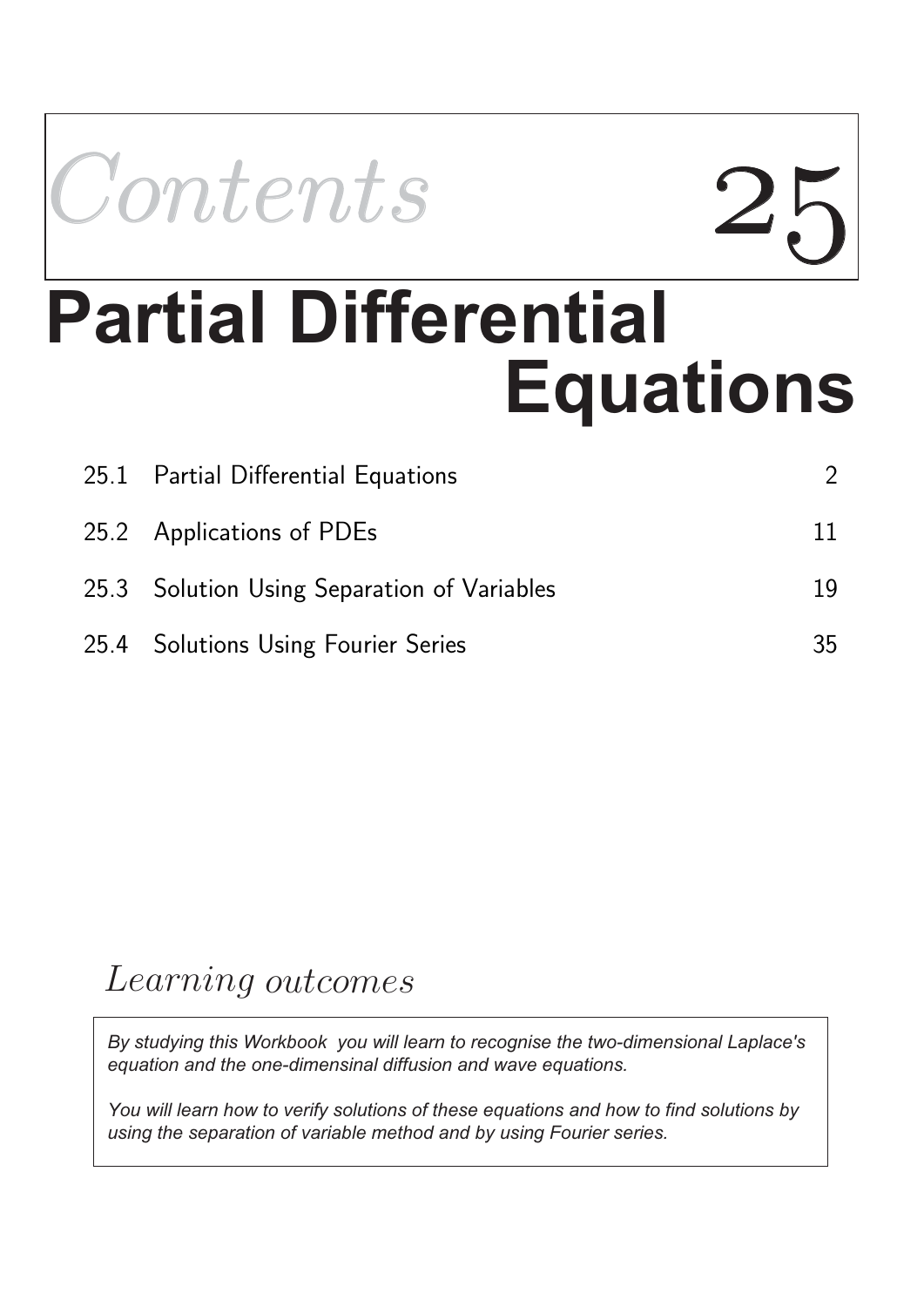## **Partial Differential Equations**





A partial differential equation (PDE) is a differential equation involving partial derivatives of one dependent variable with respect to two or more independent variables. The independent variables may be space variables only or one or more space variables and time. Mathematical modelling of many situations involving natural phenomena leads to PDEs.

The subject of PDEs is a very large one. We shall discuss only a few special PDEs which model a wide range of applied problems.

| $\left(\bigcup_{i=1}^{n}$ Prerequisites<br>Before starting this Section you should | • be able to carry out partial differentiation<br>• be able to solve constant coefficient ordinary<br>differential equations |
|------------------------------------------------------------------------------------|------------------------------------------------------------------------------------------------------------------------------|
| $\left(\bigcup_{n=1}^{\infty} \text{ Learning Outcomes}\right)$                    | • verify solutions of given partial differential                                                                             |

On completion you should be able to ...

equations arising in engineering and science

 $\overline{\phantom{0}}$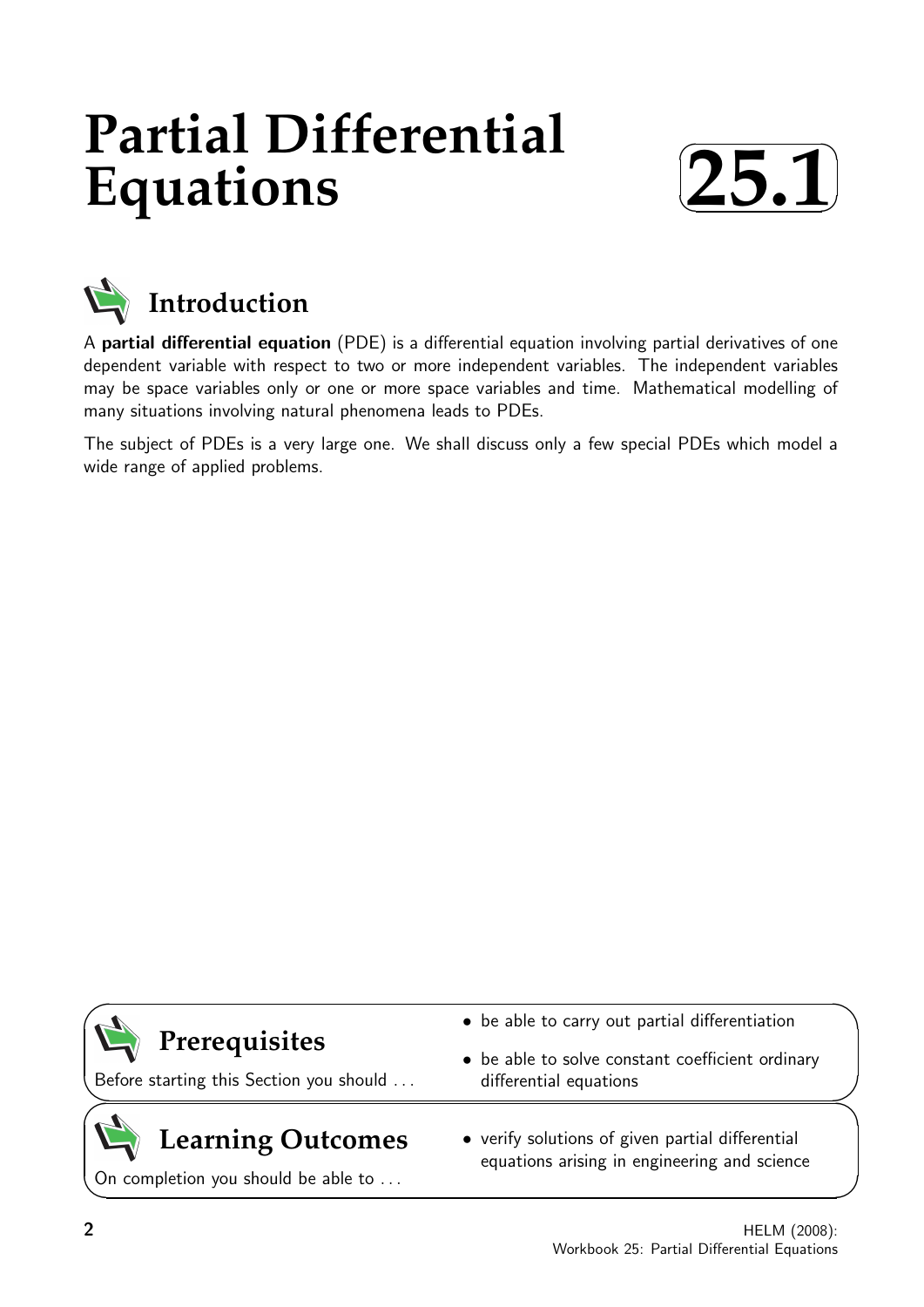

#### **1. Introduction**

You have already studied ordinary differential equations (ODEs) and have learnt how to obtain the solution of certain types. Since a knowledge of the solution of certain ODEs (i.e. those with constant coefficients) will be required in solving partial differential equations (PDEs), we will begin this unit reminding you of some important results.



In Key Point 1 the quantity A in the general solution is a constant. To obtain the value of A we have to know the value of y at some value of x, perhaps  $x = 0$ . In other words, we need to know an initial condition.



Find  $y$  as a function of  $x$  if

$$
\frac{dy}{dx} = -2y
$$

and the initial condition is  $y(0) = 3$ .

#### Your solution

Answer

From Key Point 1 with  $k = -2$  we have the general solution

$$
y = Ae^{-2x}
$$

Putting  $x = 0$  and  $y = 3$  into this we obtain  $3 = Ae^0$  i.e.  $A = 3$  so the solution to the given initial value problem is

 $y = 3e^{-2x}$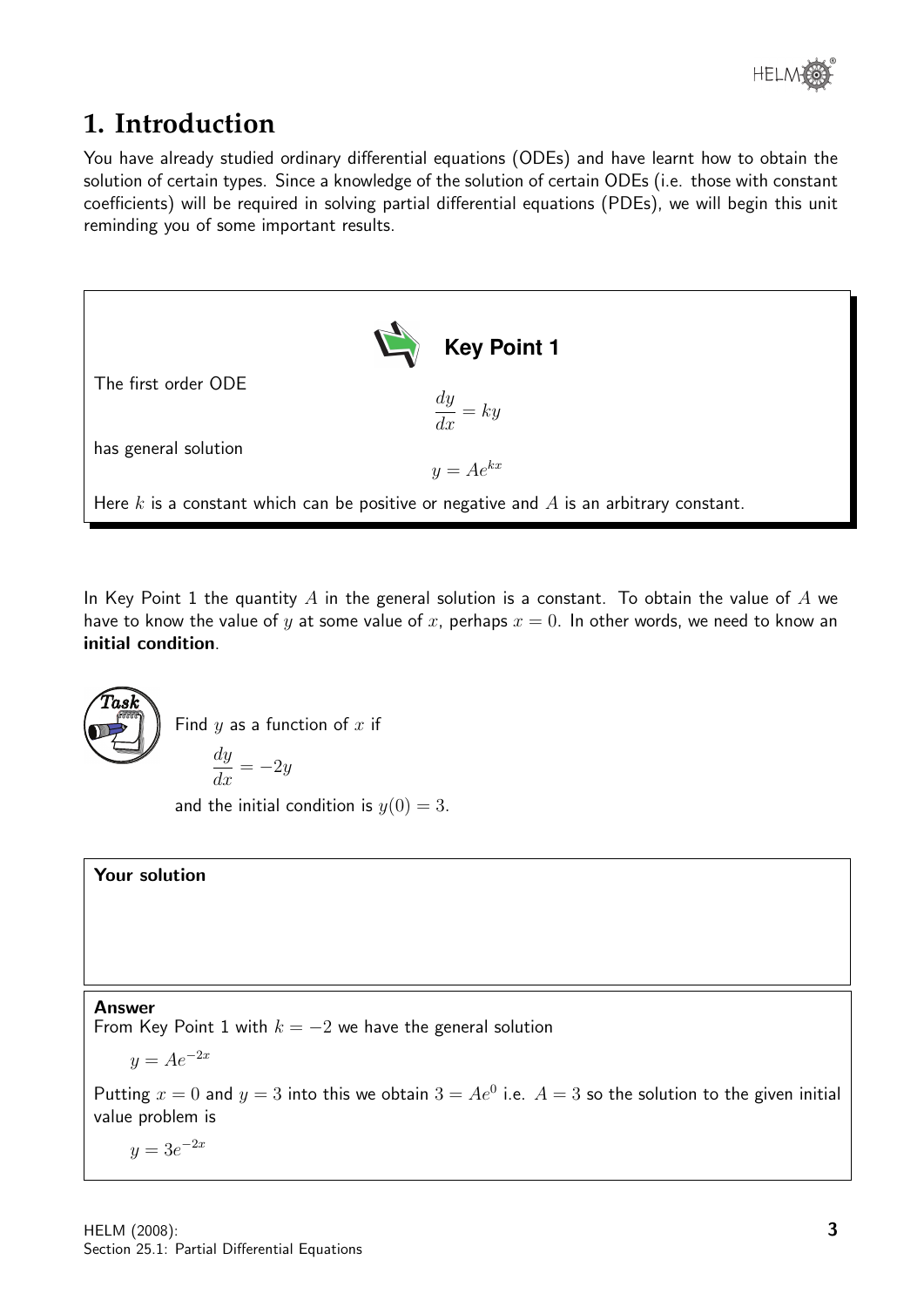We shall also need to be familiar with solutions to second order, homogeneous, constant coefficient ODEs, summarised in Key Point 2.



A second order ODE of the form

$$
a\frac{d^2y}{dx^2} + b\frac{dy}{dx} + cy = 0\tag{1}
$$

where  $a, b, c$  are constants, has an auxiliary equation

 $am^2 + bm + c = 0$  (2)

obtained by inserting the trial solution  $y = e^{mx}$  in (1).

The general solution of (1) then depends on the solutions (or roots) of the quadratic equation (2).

(a) If (2) has real, distinct roots  $m = m_1$  and  $m = m_2$  then

$$
y = Ae^{m_1x} + Be^{m_2x}
$$

(b) If (2) has a repeated root  $m = m_1$  then

$$
y = (A + Bx)e^{m_1x}
$$

(c) If (2) has complex roots (which will be a conjugate pair)  $m = \alpha \pm j\beta$  then

 $y = e^{\alpha x} (A \cos \beta x + B \sin \beta x)$ 

Note that in each of these cases (a) to (c) the general solution is a linear combination of two particular solutions:

For (a) they are  $e^{m_1x}$  and  $e^{m_2x}$ . For (b) they are  $e^{m_1x}$  and  $xe^{m_1x}$ . For (c) they are  $e^{\alpha x} \cos \beta x$  and  $e^{\alpha x} \sin \beta x$ .



Use Key Point 2 to find the general solution of 
$$
\frac{d^2y}{dx^2} - 4y = 0
$$
.

First write down the auxiliary equation:

Your solution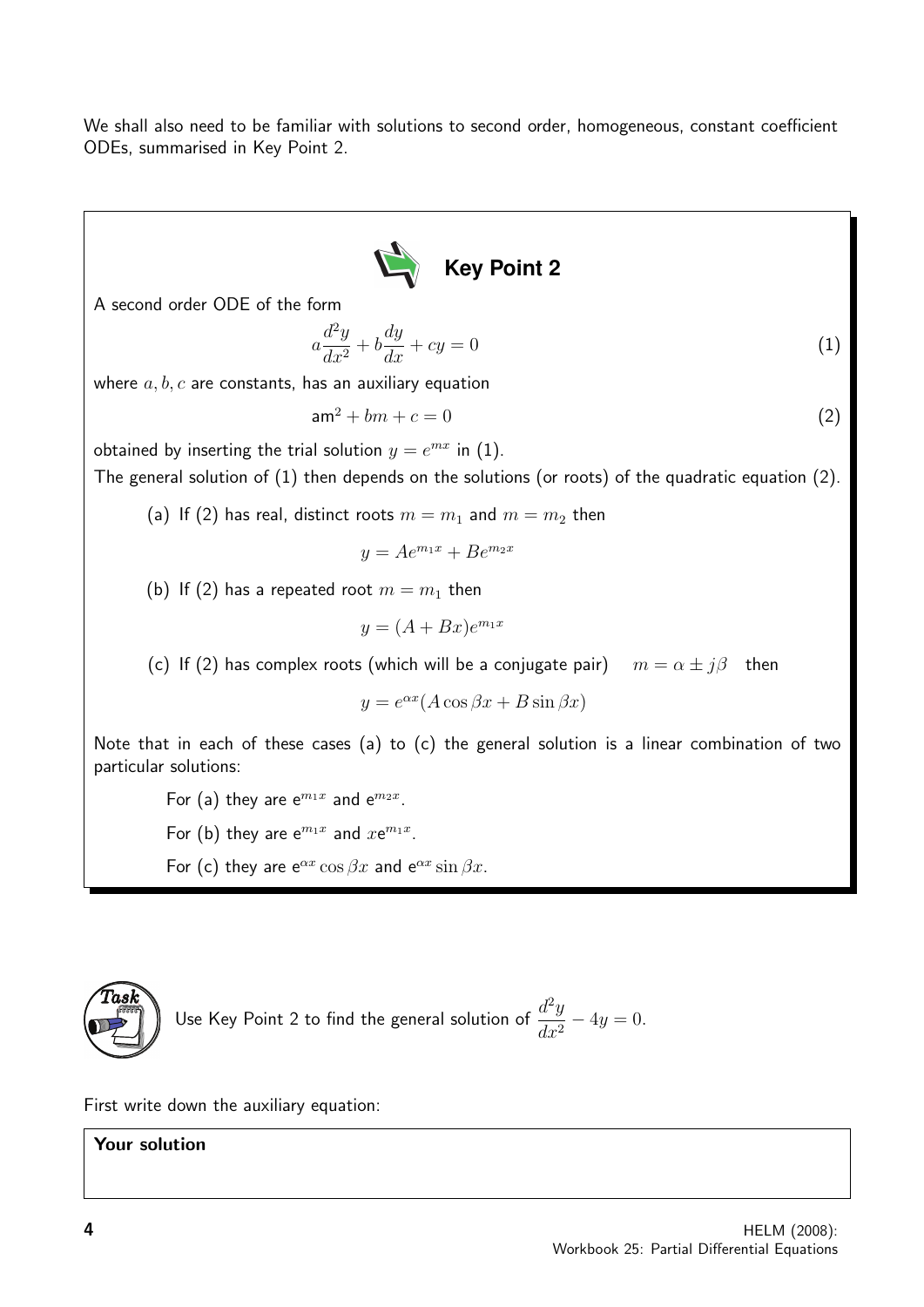

Answer

 $m^2 - 4 = 0$ 

Now find the roots of the auxiliary equation:

#### Your solution

#### Answer

 $m = \pm 2$ 

Finally give the general solution to the ODE:

Your solution

Answer

 $y=Ae^{2x}+Be^{-2x}$  (Since the roots of the auxiliary equation are real and distinct.)



First write down the auxiliary equation:

| <b>Your solution</b>                                                                                            |  |  |  |
|-----------------------------------------------------------------------------------------------------------------|--|--|--|
|                                                                                                                 |  |  |  |
| <b>Answer</b>                                                                                                   |  |  |  |
| $m^2 + 9 = 0$                                                                                                   |  |  |  |
| the contract of the contract of the contract of the contract of the contract of the contract of the contract of |  |  |  |

Now Find the roots of this auxiliary equation:

Your solution

Answer

 $m = \pm 3i$ 

Finally give the general solution to the ODE:

#### Your solution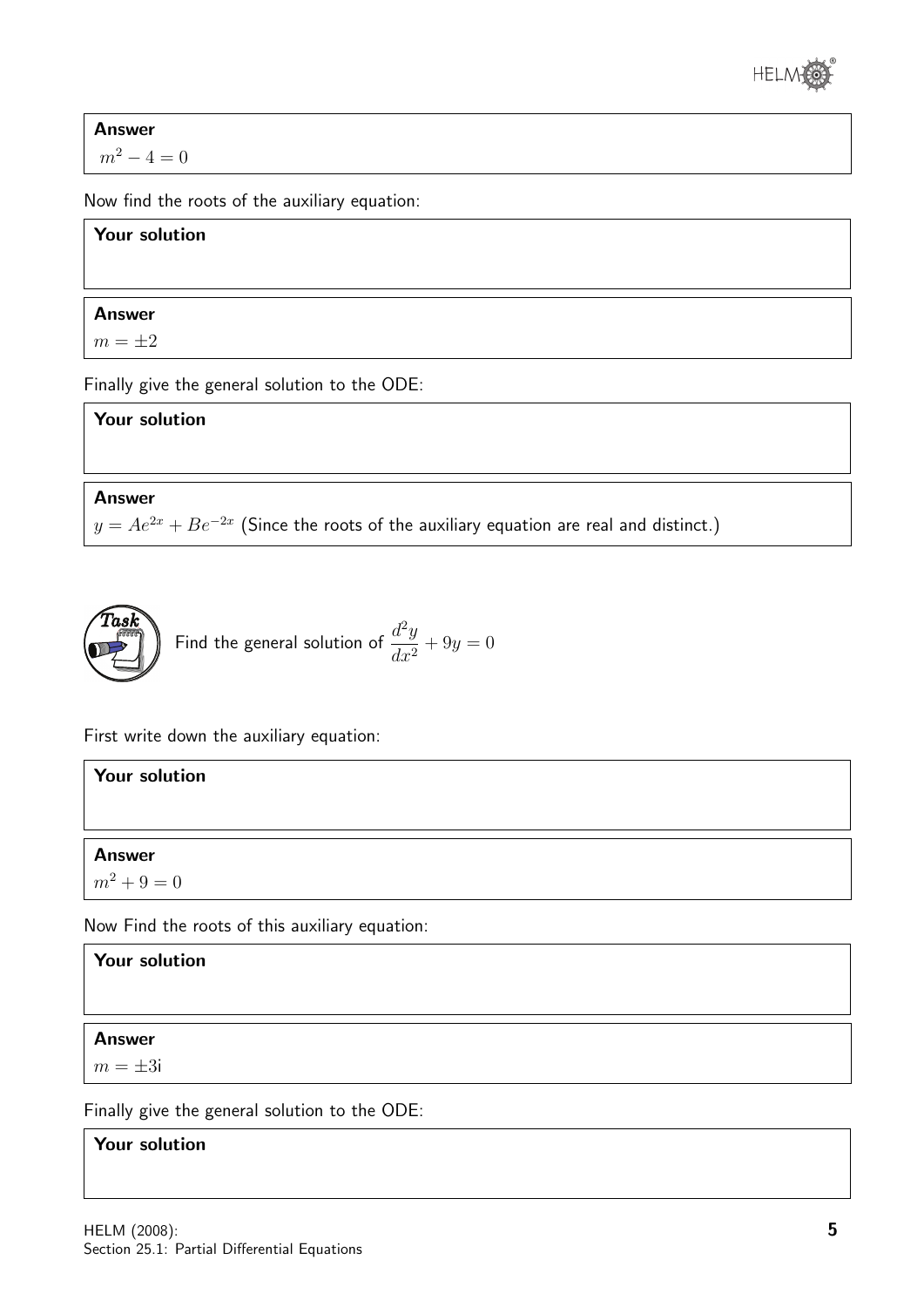Answer  $y = A \cos 3x + B \sin 3x$ (Since the roots of the auxiliary equation are complex conjugates with real part  $\alpha = 0$  and imaginary part  $\beta = 3.$ )

The two Tasks above can be generalised as in Key Point 3.



Those of you who are familiar with elementary dynamics will recognise the second differential equation in Key Point 3 as modelling simple harmonic motion.

### **2. Partial differential equations**

In all the above examples we had a function y of a single variable  $x, y$  being the solution of an ordinary differential equation.

In engineering and science ODEs arise as models for systems where there is **one** independent variable (often x) and one dependent variable (often y). Obvious examples are lumped electrical circuits where the current  $i$  is a function only of time  $t$  (and not of position in the circuit) and lumped mechanical systems (such as the simple harmonic oscillator referred to above) where the displacement of a moving particle depends only on  $t$ .

However, in problems where one variable, say  $u$ , depends on **more than one** independent variable, say both  $x$  and  $t$ , then any derivatives of  $u$  will be **partial derivatives** such as  $\frac{\partial u}{\partial x}$  $rac{\partial x}{\partial x}$  or  $\partial^2 u$  $\frac{\partial}{\partial t^2}$  and any differential equation arising will be known as a **partial differential equation.** In particular, onedimensional (1-D) time-dependent problems where u depends on a position coordinate x and the time t and two-dimensional (2-D) time-independent problems where  $u$  is a function of the two position coordinates x and y both give rise to PDEs involving two independent variables. This is the case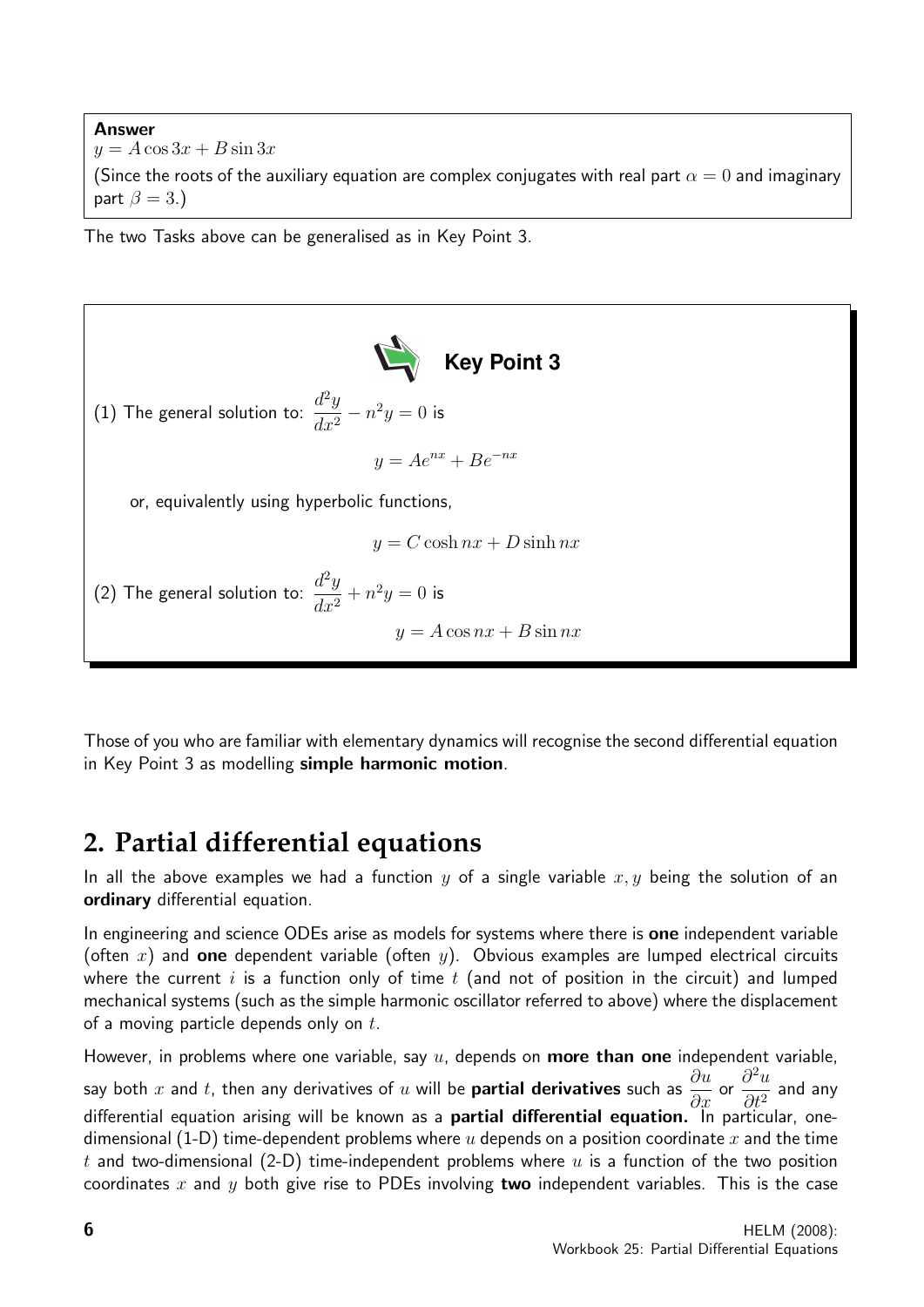

we shall concentrate on. A two-dimensional time-dependent problem would involve 3 independent variables  $x, y, t$  as would a three-dimensional time-independent problem where  $x, y, z$  would be the independent variables.

**Example 1**  
**Example 1**  
**Show that** 
$$
u = \sin x \cosh y
$$
 satisfies the PD

$$
E \frac{\partial^2 u}{\partial x^2} + \frac{\partial^2 u}{\partial y^2} = 0.
$$

This PDE is known as Laplace's equation in two dimensions and it arises in many applications e.g. electrostatics, fluid flow, heat conduction.

Solution  $u = \sin x \cosh y$   $\Rightarrow$   $\frac{\partial u}{\partial x} = \cos x \cosh y$  and  $\frac{\partial u}{\partial y} = \sin x \sinh y$ Differentiating again gives  $\frac{\partial^2 u}{\partial x^2}$  $\partial x^2$  $= -\sin x \cosh y$  and  $\frac{\partial^2 u}{\partial x^2}$  $\frac{\partial^2 u}{\partial y^2} = \sin x \cosh y$ Hence  $\partial^2 u$  $\frac{\partial}{\partial x^2} +$  $\partial^2 u$  $\partial y^2$  $=-\sin x \cosh y + \sin x \cosh y = 0$ so the given function  $u(x, y)$  is indeed a solution of the PDE.

$$
\begin{pmatrix} \text{Task} \\ \hline \end{pmatrix}
$$
 Show that  $u = e^{-2\pi^2 t} \sin \pi x$  is a solution of the PDE  $\frac{\partial^2 u}{\partial x^2} = \frac{1}{2} \frac{\partial u}{\partial t}$ 

First find  $\frac{\partial u}{\partial t}$  and  $\frac{\partial u}{\partial x}$ :

Your solution

#### Answer

$$
\frac{\partial u}{\partial t} = -2\pi^2 e^{-2\pi^2 t} \sin \pi x \qquad \qquad \frac{\partial u}{\partial x} = \pi e^{-2\pi^2 t} \cos \pi x
$$

Now find  $\frac{\partial^2 u}{\partial x^2}$  $\frac{\partial}{\partial x^2}$  and complete the Task:

#### Your solution

Answer

 $\partial^2 u$  $\partial x^2$  $=-\pi^2 e^{-2\pi^2 t} \sin \pi x$ , and we see that  $\frac{\partial^2 u}{\partial x^2}$  $\frac{\partial}{\partial x^2} =$ 1 2 ∂u  $\frac{\partial u}{\partial t}$  as required.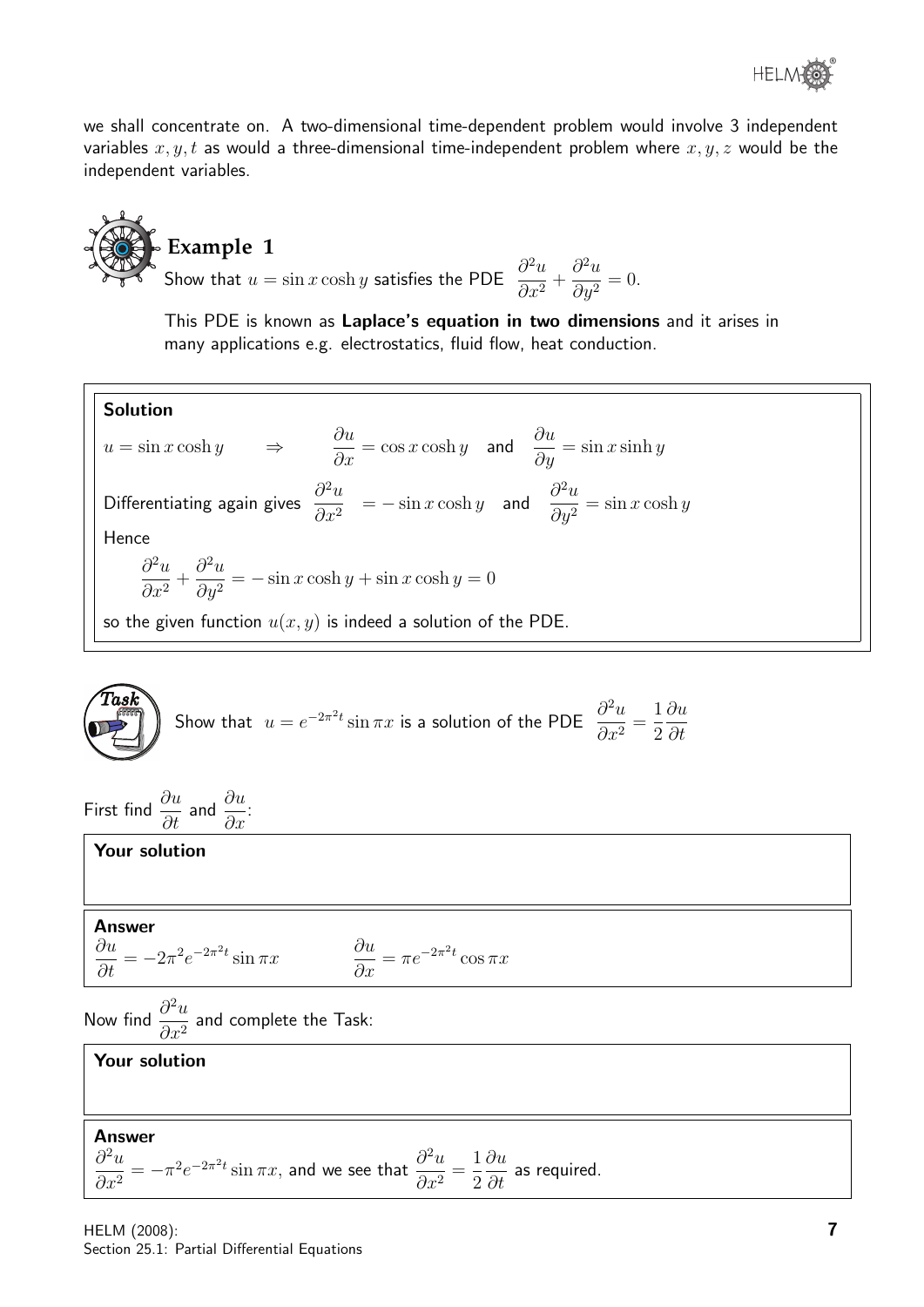The PDE in the above Task has the general form

$$
\frac{\partial^2 u}{\partial x^2} = \frac{1}{k} \frac{\partial u}{\partial t}
$$

where k is a positive constant. This equation is referred to as the **one-dimensional heat conduction** equation (or sometimes as the diffusion equation). In a heat conduction context the dependent variable u represents the temperature  $u(x, t)$ .

The third important PDE involving two independent variables is known as the one-dimensional wave equation. This has the general form

$$
\frac{\partial^2 u}{\partial x^2} = \frac{1}{c^2} \frac{\partial^2 u}{\partial t^2}
$$

(Note that both partial derivatives in the wave equation are second-order in contrast to the heat conduction equation where the time derivative is first order.)

**Example 2**  
\n(a) Verify that 
$$
u(x,t) = u_0 \sin\left(\frac{\pi x}{\ell}\right) \cos\left(\frac{\pi ct}{\ell}\right)
$$
 (where  $u_0$ ,  $\ell$  and  $c$  are constants) satisfies the one-dimensional wave equation.

(b) Verify the boundary conditions i.e.  $u(0, t) = u(\ell, t) = 0$ .

- (c) Verify the initial conditions i.e.  $\frac{\partial u}{\partial t}(x,0) = 0$  and  $u(x,0) = u_0 \sin\left(\frac{\pi x}{\ell}\right)$ .
- (d) Give a physical interpretation of this problem.

#### Solution

(a) By straightforward partial differentiation of the given function  $u(x, t)$ :

$$
\frac{\partial u}{\partial x} = u_0 \frac{\pi}{\ell} \cos\left(\frac{\pi x}{\ell}\right) \cos\left(\frac{\pi ct}{\ell}\right) \qquad \frac{\partial^2 u}{\partial x^2} = -u_0 \left(\frac{\pi}{\ell}\right)^2 \sin\left(\frac{\pi x}{\ell}\right) \cos\left(\frac{\pi ct}{\ell}\right)
$$
  

$$
\frac{\partial u}{\partial t} = -u_0 \left(\frac{\pi c}{\ell}\right) \sin\left(\frac{\pi x}{\ell}\right) \sin\left(\frac{\pi ct}{\ell}\right) \qquad \frac{\partial^2 u}{\partial t^2} = -u_0 \left(\frac{\pi c}{\ell}\right)^2 \sin\left(\frac{\pi x}{\ell}\right) \cos\left(\frac{\pi ct}{\ell}\right)
$$
  
We see that  $\frac{\partial^2 u}{\partial x^2} = \frac{1}{c^2} \frac{\partial^2 u}{\partial t^2}$  which completes the verification.  
(b) Putting  $x = 0$ , and leaving *t* arbitrary, in the given solution for  $u(x, t)$  gives  
 $u(x, 0) = u_0 \sin 0 \cos\left(\frac{\pi ct}{\ell}\right) = 0$  for all *t*  
Similarly putting  $x = \ell$ , *t* arbitrary:  $u(\ell, 0) = u_0 \sin \pi \cos\left(\frac{\pi ct}{\ell}\right) = 0$  for all *t*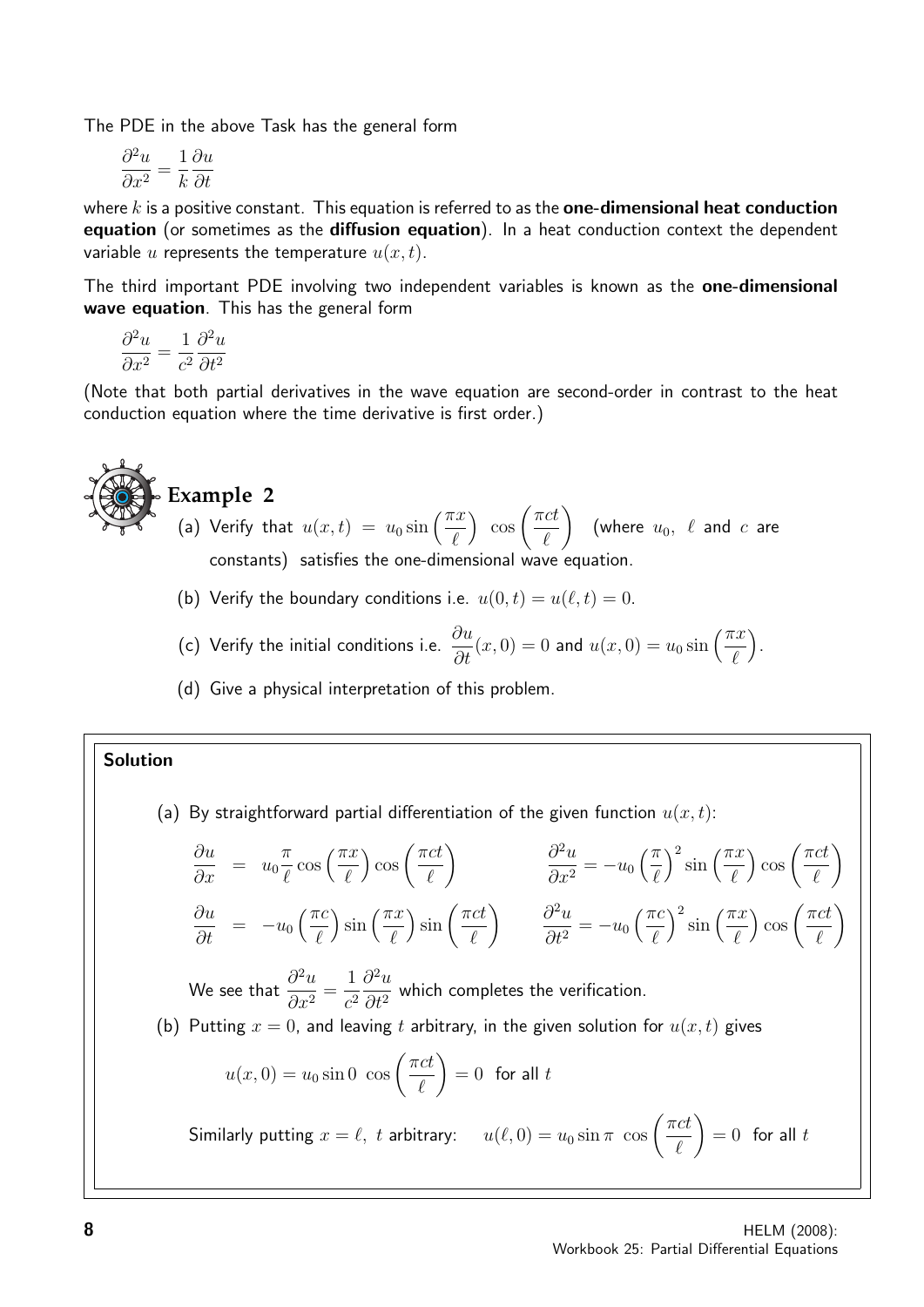

#### Solution

(c) Evaluating  $\frac{\partial u}{\partial t}$  $\frac{\partial}{\partial t}$  firstly for general  $x$  and  $t$ 

$$
\frac{\partial u}{\partial t} = -u_0 \left(\frac{\pi c}{\ell}\right) \sin\left(\frac{\pi x}{\ell}\right) \sin\left(\frac{\pi ct}{\ell}\right)
$$

Now putting  $t = 0$  leaving x arbitrary

$$
\frac{\partial u}{\partial t}(x,0) = -u_0\left(\frac{\pi c}{\ell}\right)\sin\left(\frac{\pi x}{\ell}\right)\sin 0 = 0.
$$

Also, putting  $t = 0$  in the expression for  $u(x, t)$  gives

$$
u(x, 0) = u_0 \sin\left(\frac{\pi x}{\ell}\right) \cos 0 = u_0 \sin\left(\frac{\pi x}{\ell}\right).
$$

(d) Mathematically we have now proved that the given function  $u(x, t)$  satisfies the 1-D wave equation specified in (a), the two boundary conditions specified in (b) and the two initial conditions specified in (c).

One possible physical interpretation of this problem is that  $u(x, t)$  represents the displacement of a string stretched between two points at  $x = 0$  and  $x = \ell$ . Clearly the position of any point P on the vibrating string will depend upon its distance x from one end and on the time  $t$ .

The boundary conditions (b) represent the fact that the string is fixed at these end-points.

The initial condition  $u(x, 0) = u_0 \sin \left(\frac{\pi x}{\ell}\right)$ ) represents the displacement of the string at  $t = 0$ .

The initial condition  $\frac{\partial u}{\partial x}$  $\frac{\partial^2 u}{\partial t}(x, 0) = 0$  tells us that the string is at rest at  $t = 0$ .



#### Figure 1

Note that it can be proved formally that if T is the tension in the string and if  $\rho$  is the mass per unit length of the string then  $u$  does, under certain conditions, satisfy the 1-D wave equation with  $c^2 = \frac{T}{\sqrt{2}}$ ρ .